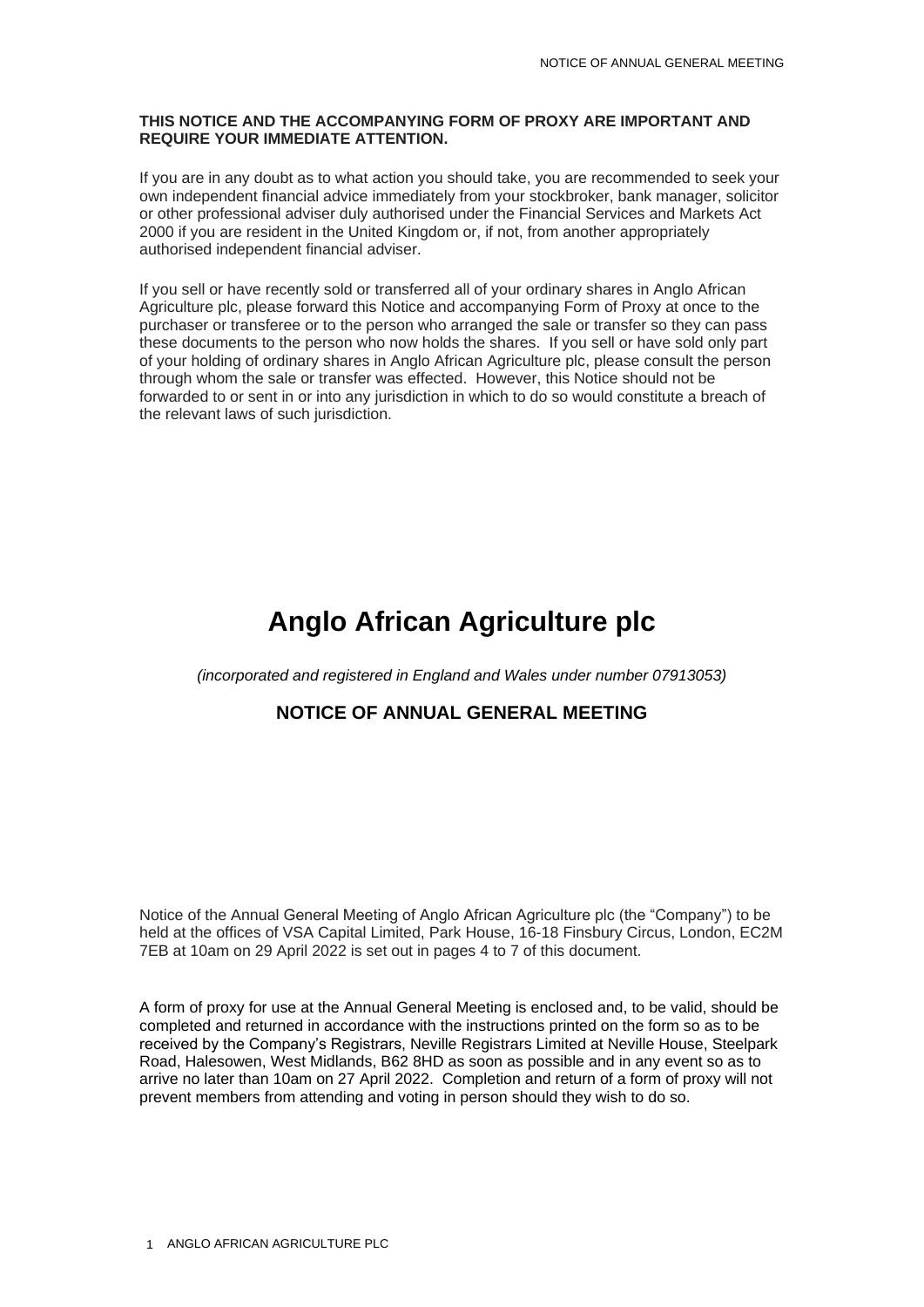### **Anglo African Agriculture plc**

(incorporated and registered in England and Wales under number 07913053)

**Registered Office** Park House 16-18 Finsbury Circus London EC2M 7EB

6 April 2022

To the holders of shares in Anglo African Agriculture plc

#### **Notice of Annual General Meeting 2022**

Dear Shareholder

#### **Details of Meeting**

I am pleased to be writing to you with details of our Annual General Meeting ("AGM") which we are holding at Park House, 16-18 Finsbury Circus, London, EC2M 7EB at 10am on 29 April 2022.

You will find enclosed with this notice the Company's annual accounts and reports for the year ended 31 October 2021.

The formal notice of AGM is set out on pages 4 to 7 of this document. A copy of this notice and the Company's annual report and accounts for the year ended 31 October 2021 can be viewed on our website at www.aaaplc.com.

If you would like to vote on the resolutions, but cannot come to the AGM, please fill in the proxy form sent to you with this notice and return it in accordance with the instructions printed on the form as soon as possible. It must be received by 10am on 27 April 2022.

#### **Summary and explanation of the resolutions proposed**

Resolutions 1 to 9 will be proposed as ordinary resolutions. This means that for each of those resolutions to be passed more than half of the votes cast must be in favour of the resolution.

Resolutions 10 and 11 will be proposed as special resolutions. This means that for that for the resolutions to be passed at least three-quarters of the votes cast must be in favour of the resolution.

A summary of the resolutions proposed is set out on page 8 of this document.

Due to the delay in the aborted Comarco transaction concluding at the time, the Company inadvertently exceeded its borrowing limits in its Articles when it issued convertible loan notes in settlement of certain advisory fees and certain long-outstanding obligations. As a result, in resolution 8, the Company is seeking ratification of the breach and, in resolution 7, permission to exceed these borrowing limits by the shareholders until a suitable reverse takeover transaction has been concluded by the Company.

The board also considers it appropriate that the directors be granted authority to allot shares in the capital of the Company up to an aggregate nominal value of £26,000,000 in order to issue sufficient shares to complete a suitable reverse takeover transaction. These are resolutions 9 and 10.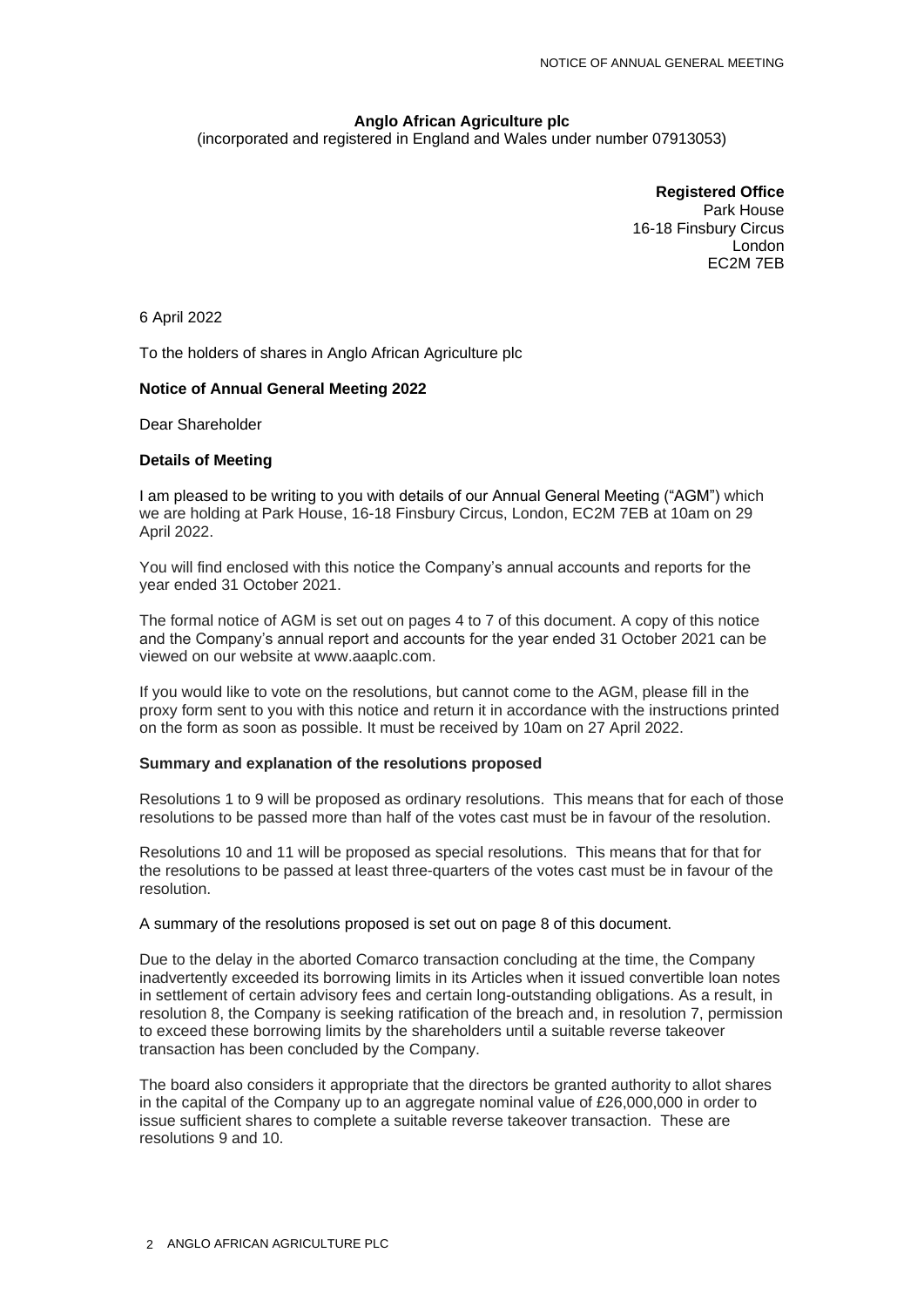#### **Recommendation**

The directors consider that all the resolutions to be put to the meeting are in the best interests of the Company and its shareholders as a whole. Your board will be voting in favour of them and unanimously recommend that you vote in favour of them.

My board colleagues and I thank you for your support.

Yours faithfully

**Andrew Monk** Chairman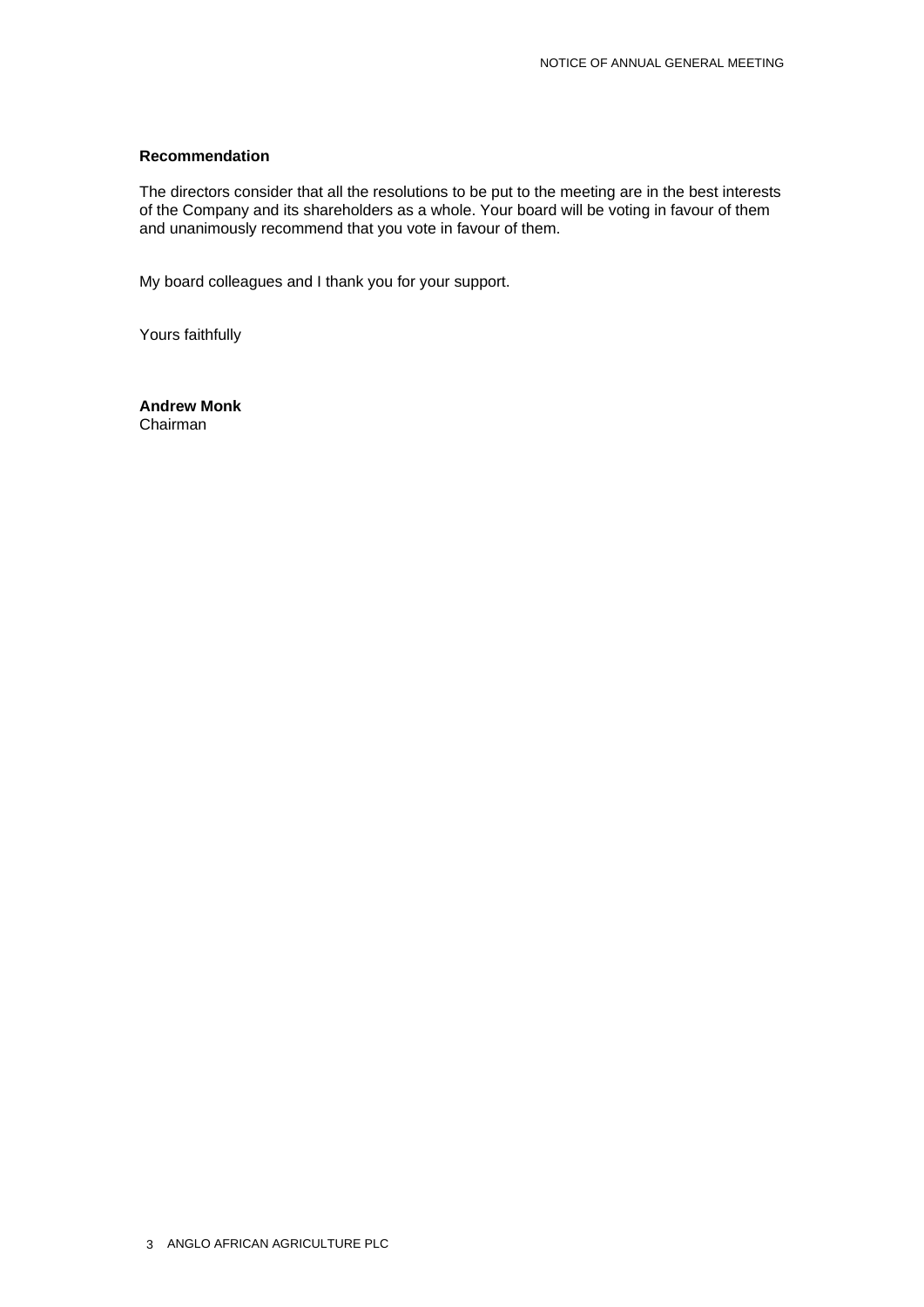NOTICE is hereby given that the Annual General Meeting of Anglo African Agriculture plc (the "**Company**") will be held at Park House, 16-18 Finsbury Circus, London, EC2M 7EB at 10am on 29 April 2022 to consider and, if thought fit, pass the following resolutions which will be proposed as indicated.

#### **ORDINARY RESOLUTIONS**

- 1. To receive the annual accounts for the period ended 31 October 2021, together with the reports of the directors and auditors.
- 2. To re-elect Robert Scott as a director.
- 3. To reappoint Jeffreys Henry LLP as auditors of the Company and to hold office until the conclusion of the next Annual General Meeting at which accounts are laid before the Company.
- 4. To authorise the directors to determine the auditors' remuneration.
- 5. To approve the directors' remuneration policy set out in the directors' remuneration report on page 16 of the annual accounts and reports for the period ended 31 October 2021.
- 6. To approve the directors' remuneration report (excluding the remuneration policy) set out on pages 16 and 17 of the annual accounts and reports for the period ended 31 October 2021.
- 7. That the directors be and are hereby generally and unconditionally authorised to exceed the borrowing limits set out in the Company's Articles until, but not beyond, the completion of the acquisition of a company or companies that will constitute a reverse takeover.
- 8. That pursuant to section 239 of the Companies Act 2006, the conduct of the board of directors (as it was constituted at the relevant time) in inadvertently exceeding the borrowing limits set out in the Company's articles be hereby ratified.
- 9. That the directors be and are hereby generally and unconditionally authorised, pursuant to section 551 of the Companies Act 2006 (the "**Act**"), to issue and allot, or grant rights to subscribe for or convert any securities into, ordinary shares of £0.02 each in the capital of the Company ("**Ordinary Shares**") up to an aggregate nominal value of £26,000,000, provided that this authority shall, unless renewed varied or revoked by the Company, expire at the conclusion of the next annual general meeting of the Company after the passing of this resolution (or if earlier on the date falling six months after the next accounting reference date in 2022), save that the Company may make an offer or agreement before the expiry of this authority which would or might require Ordinary Shares to be allotted after such expiry and the Directors may allot Ordinary Shares pursuant to any such offer or agreement as if the authority conferred by this resolution had not expired. This resolution revokes and replaces all unexercised authorities previously granted to the directors in accordance with section 551 of the Act but without prejudice to any allotment of shares or grant of rights already made, offered or agreed to be made pursuant to such authorities.

A reference to Ordinary Shares in resolution 9 includes any right to subscribe for, or to convert any security into, Ordinary Shares.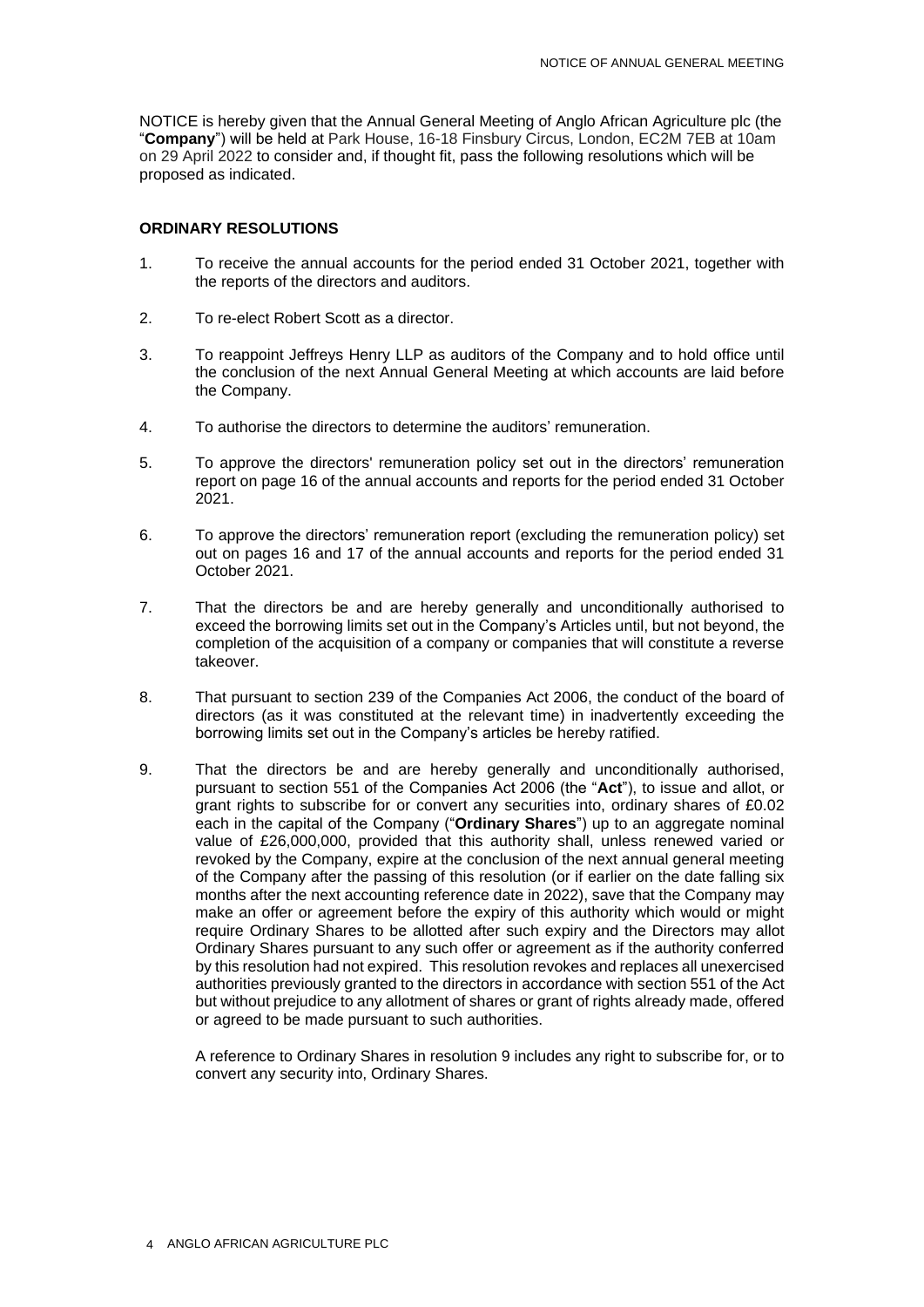#### **SPECIAL RESOLUTIONS**

- 10. THAT, subject to and conditional upon resolution 9 being passed, the directors be and are hereby authorised pursuant to section 570 of the Act, to allot equity securities (as defined by section 560 of the Act) for cash pursuant to the authority conferred by resolution 9 above as if section 561 of the Act did not apply to any such allotments. Such power shall, subject to the continuance of the authority conferred by resolution 9, expire at the conclusion of the next annual general meeting of the Company (or if earlier on the date falling six months after the next accounting reference date in 2022), but so that the Company may before such expiry make an offer or agreement which would or might require equity securities to be allotted for cash after such expiry and the directors may allot equity securities pursuant to such offer or agreement as if such power had not expired. This resolution revokes and replaces all unexercised powers previously granted to the directors to allot equity securities as if section 561 of the Act did not apply but without prejudice to any allotment of equity securities already made or agreed to be made pursuant to such authorities.
- 11. That the Company be and is hereby generally and unconditionally authorised to hold general meetings (other than its annual general meeting) on 14 clear days' notice from the date of the passing of this resolution, such authority expiring at the conclusion of the next annual general meeting of the Company.

By Order of the Board Stephen Clow *Company Secretary* Dated: 6 April 2022

Registered Office: Park House 16-18 Finsbury Circus London EC2M 7EB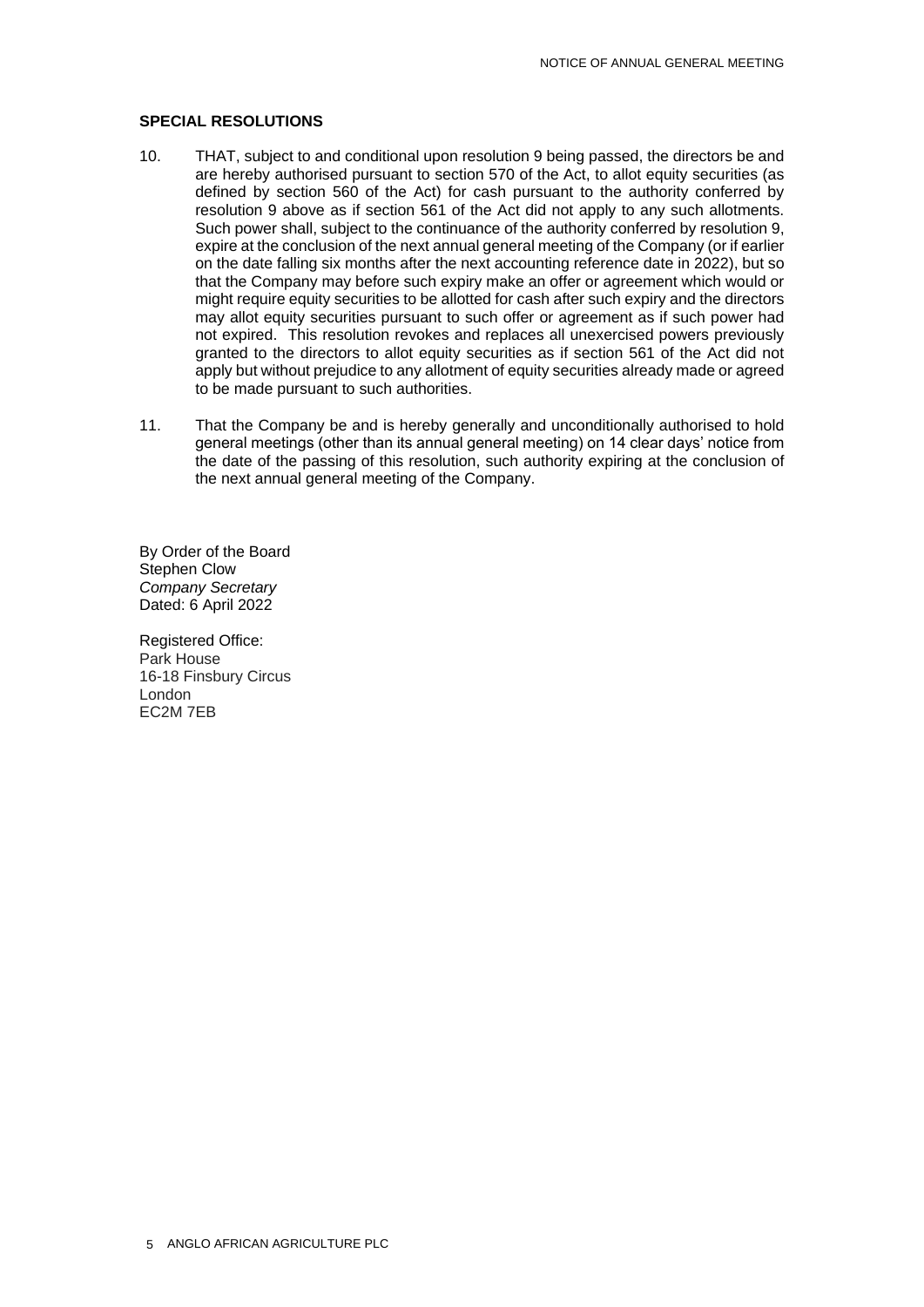#### **Notes:**

- 1. A member of the Company is entitled to attend and to speak and to vote at the meeting and is entitled to appoint one or more proxies to attend and vote in his place provided that each proxy is appointed to exercise rights attached to a different share or shares held by him or her. A proxy need not be a member of the Company.
- 2. In the case of joint holders, the vote of the senior who tenders a vote, whether in person or by proxy, will be accepted to the exclusion of the votes of any other joint holders. For these purposes, seniority shall be determined by the order in which the names stand in the register of members in respect of the joint holding.
- 3. A Form of Proxy is enclosed with this notice. Instructions for use are shown on the form. The completion and return of a Form of Proxy will not prevent a member from attending and voting in person at the meeting. In the case of a member which is a company, the Form of Proxy must be executed under its common seal or signed on its behalf by an officer of the company or an attorney for the company or contained in an electronic communication. Any power of attorney or any other authority under which the Form of Proxy is signed (or a notarially certified copy of such power or authority) must be included with the Form of Proxy.
- 4. To be valid, a completed Form of Proxy together with a power of attorney or other authority (if any) under which it is executed (or a notarially certified copy of such power or authority), must be deposited at the offices of the Company's registrars, Neville Registrars Limited at Neville House, Steelpark Road, Halesowen, West Midlands, B62 8HD not less than 48 hours before the time set for the meeting or adjourned meeting (as the case may be).
- 5. As an alternative to completing the hard copy Form of Proxy, a shareholder may appoint a proxy or proxies electronically with Neville Registrars Limited at www.sharegateway.co.uk using your personal proxy registration code as shown on the Form of Proxy enclosed with this document. For an electronic proxy appointment to be valid, the appointment must be received by the Company's Registrars no later than 10am on 27 April 2022 (or, if the meeting is adjourned, no later than 48 hours before the time set for the meeting or adjourned meeting). Any electronic communication sent by a shareholder to the Company or the Company's Registrars which is found to contain a virus will not be accepted by the Company, but every effort will be made by the Company to inform the shareholder of the rejected communication. Notice of termination of a proxy's authority must be received at the same electronic address.
- 6. Pursuant to Regulation 41(3) of the Uncertificated Securities Regulations 2006, only those shareholders registered in the Register of Members of the Company as at 6pm on 27 April 2022, or in the event that the meeting is adjourned meeting, in the Register of Members as at 6pm. on the day that is two days prior to any adjourned meeting, shall be entitled to attend or vote at the meeting in respect of the number of shares registered in their name at the relevant time. Changes to entries on the Register of Members after 6pm on 27 April 2022 or, in the event that the meeting is adjourned, 6pm on the day that is two days prior to any adjourned meeting, shall be disregarded in determining the rights of any person to attend or vote at the meeting.
- 7. As at 5 April 2022 (being the last practicable date prior to publication of this notice) the Company's issued share capital consisted of 21,966,087 ordinary shares of 2p each. Each ordinary share carries the right to vote at a general meeting of the Company, and therefore, the total number of voting rights in the Company as at 5 April 2022 is 21,966,087.
- 8. If you hold ordinary shares in CREST, you may appoint a proxy by completing and transmitting a CREST Proxy Instruction to the Company's Registrars, Neville Registrars Limited under CREST participant ID number 7RA11 so that it is received by no later than 10am on 27 April 2022.
- 9. A copy of this notice and other information required by section 311A of the Companies Act 2006 can be found at [www.aaaplc.com.](http://www.aaaplc.com/)
- 10. Shareholders should note that, under Section 527 of the Companies Act 2006, shareholders meeting the threshold requirements set out in that section have the right to require the Company to publish on a website a statement setting out any matter relating to: (i) the audit of the Company's accounts (including the auditor's report and the conduct of the audit) that are to be laid before the Annual General Meeting for the financial year beginning 1 November 2020; or (ii)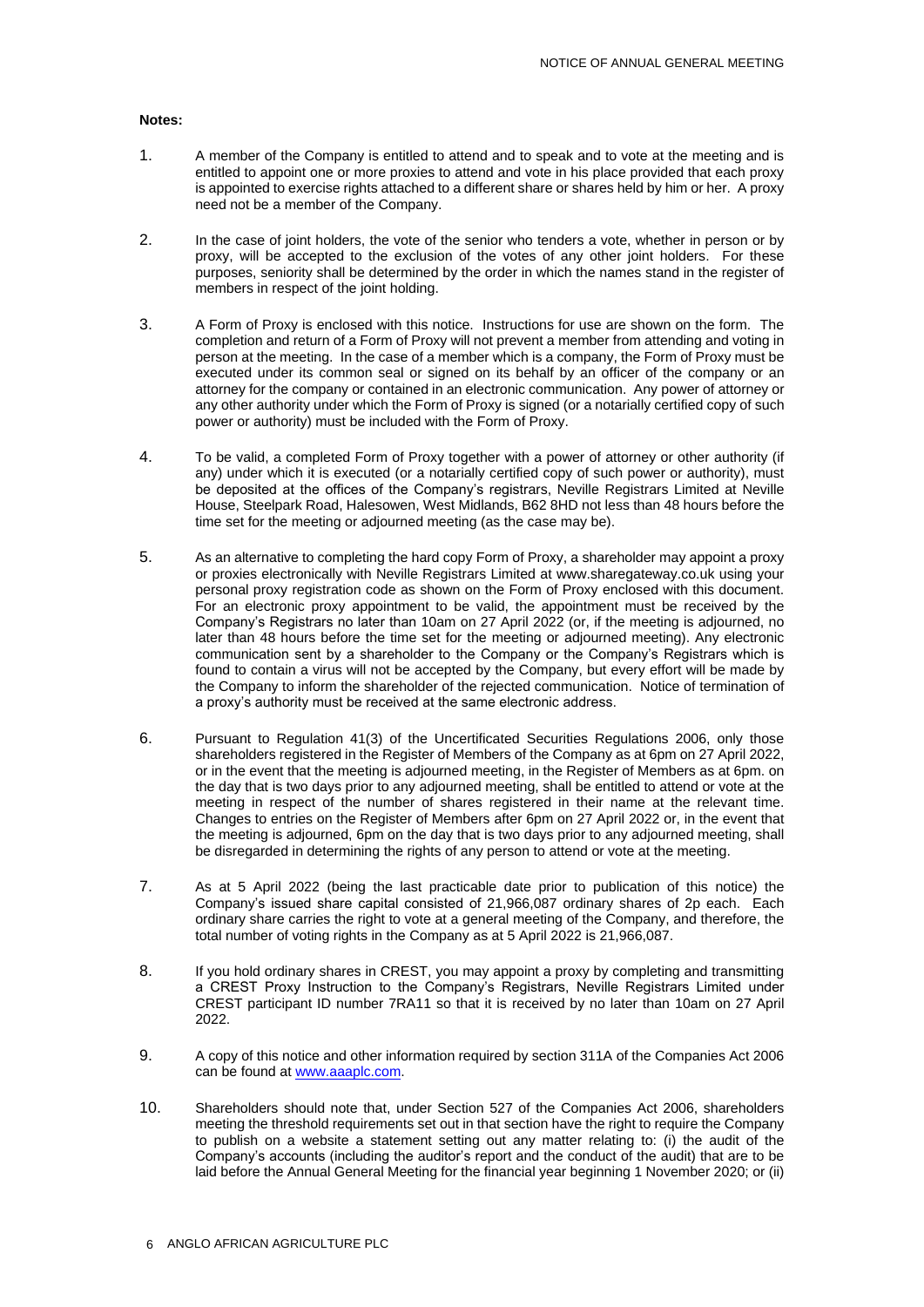any circumstance connected with an auditor of the Company appointed for the financial year beginning 1 November 2020 ceasing to hold office since the previous meeting at which annual accounts and reports were laid. The Company may not require the shareholders requesting any such website publication to pay its expenses in complying with Sections 527 or 528 (requirements as to website availability) of the Companies Act 2006. Where the Company is required to place a statement on a website under Section 527 of the Companies Act 2006, it must forward the statement to the Company's Auditor not later than the time when it makes the statement available on the website. The business which may be dealt with at the Annual General Meeting for the relevant financial year includes any statement that the Company has been required under Section 527 of the Companies Act 2006 to publish on a website.

11. Any member attending the meeting has the right to ask questions. The Company must cause to be answered any such question relating to the business being dealt with at the meeting but no such answer need be given if (a) to do so would interfere unduly with the preparation for the meeting or involve the disclosure of confidential information, (b) the answer has already been given on a website in the form of an answer to a question, or (c) it is undesirable in the interests of the Company or the good order of the meeting that the question be answered.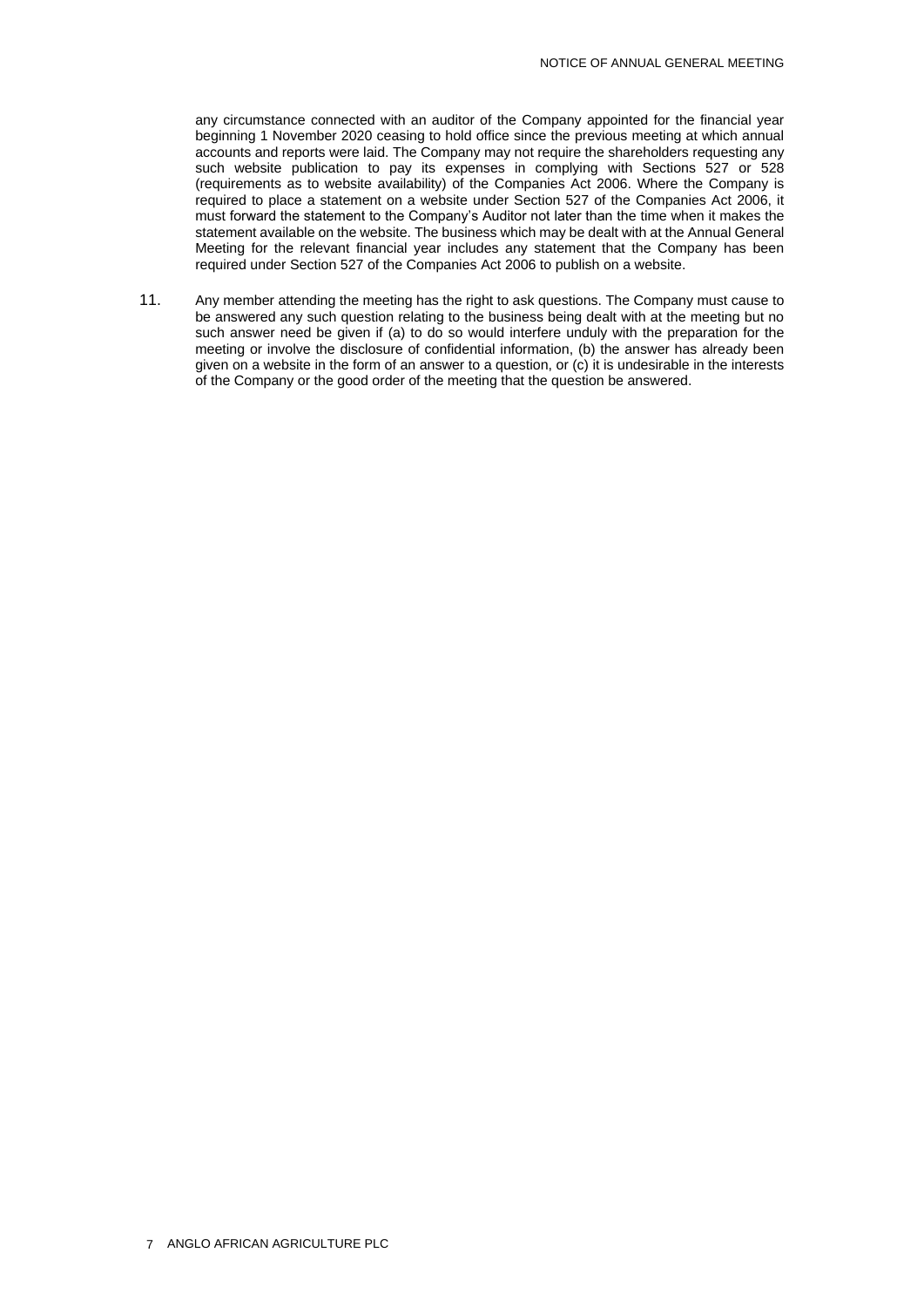#### **Summary of the resolutions proposed**

#### **Resolution 1 – To receive the Annual Report and Accounts**

It is proposed to receive the annual accounts for the period ended 31 October 2021, together with the reports of the directors and auditors;

#### **Resolutions 2- Re-election of director**

It is proposed to re-elect Robert Scott as a director who retires by rotation under the Company's articles of association and who offers himself for re-election in accordance with the Company's articles of association.

#### **Resolutions 3 and 4 –Re-appointment of auditors and auditor's remuneration**

The board recommends the re-appointment of Jeffreys Henry as auditor, to hold office until the next meeting at which accounts are laid. Resolution 4 is a separate resolution which proposes to grant authority to the directors to determine the Auditor's remuneration.

#### **Resolutions 5 and 6 – Directors' remuneration policy and remuneration report**

In resolution 5 shareholders are asked to approve the directors' remuneration policy.

In resolution 6 shareholders are asked to approve the remainder of the directors' remuneration report, excluding the directors' remuneration policy. This is set out on pages 16 and 17 of the annual accounts and reports for the year ended 31 October 2021. Resolution 6 is an advisory vote.

#### **Resolutions 7 and 8 – Extension and ratification of borrowing limits**

Due to the delay in the aborted Comarco transaction concluding at the time, the Company inadvertently exceeded its borrowing limits when it issued convertible loan notes in settlement of certain advisory fees and certain long-outstanding obligations. As a result, in resolution 8, the Company is seeking ratification of the breach and, in resolution 7, permission to exceed these borrowing limits by the shareholders until a suitable revere takeover transaction has been concluded by the Company.

#### **Resolution 9 – Allotment of Share Capital**

This resolution deals with the directors' authority to allot new ordinary shares in the capital of the Company in accordance with section 551 of the Act.

The board considers it appropriate that the directors be granted authority to allot shares in the capital of the Company up to an aggregate nominal value of £26,000,000 in order to issue sufficient shares to complete a suitable reverse takeover transaction.

#### **Resolution 10 – Disapplication of Statutory Pre-emption Rights**

This resolution will give the directors authority to allot shares in the capital of the Company pursuant to the authority granted under Resolution 9 above without complying with the pre-emption rights in the Companies Act 2006. This authority will permit the directors to allot up to ordinary shares up to an aggregate nominal value of £26,000,000.

#### **Resolution 11 – Shortening the period of notice for a general meeting**

This resolution will shorten the period of notice for a general meeting of the Company, other than its annual general meeting, from 21 clear days to 14 clear days.

Section 307A of the Companies Act 2006 provides that listed companies must hold general meetings (other than annual general meetings) on 21 clear days' notice unless the members of that company pass a special resolution agreeing to a shorter notice period which cannot be any less than 14 clear days. It is therefore necessary for the Company to pass this resolution allowing the Company to continue to hold general meetings (other than the annual general meeting) on not less than 14 clear days' notice. The directors confirm that the shorter notice period would not be used as a matter of routine, but only where flexibility is merited by the business of the meeting, the proposals are timesensitive and it is thought to be to the advantage of shareholders as a whole. The approval will be effective until the Company's next annual general meeting, when it is intended that a similar resolution will be proposed.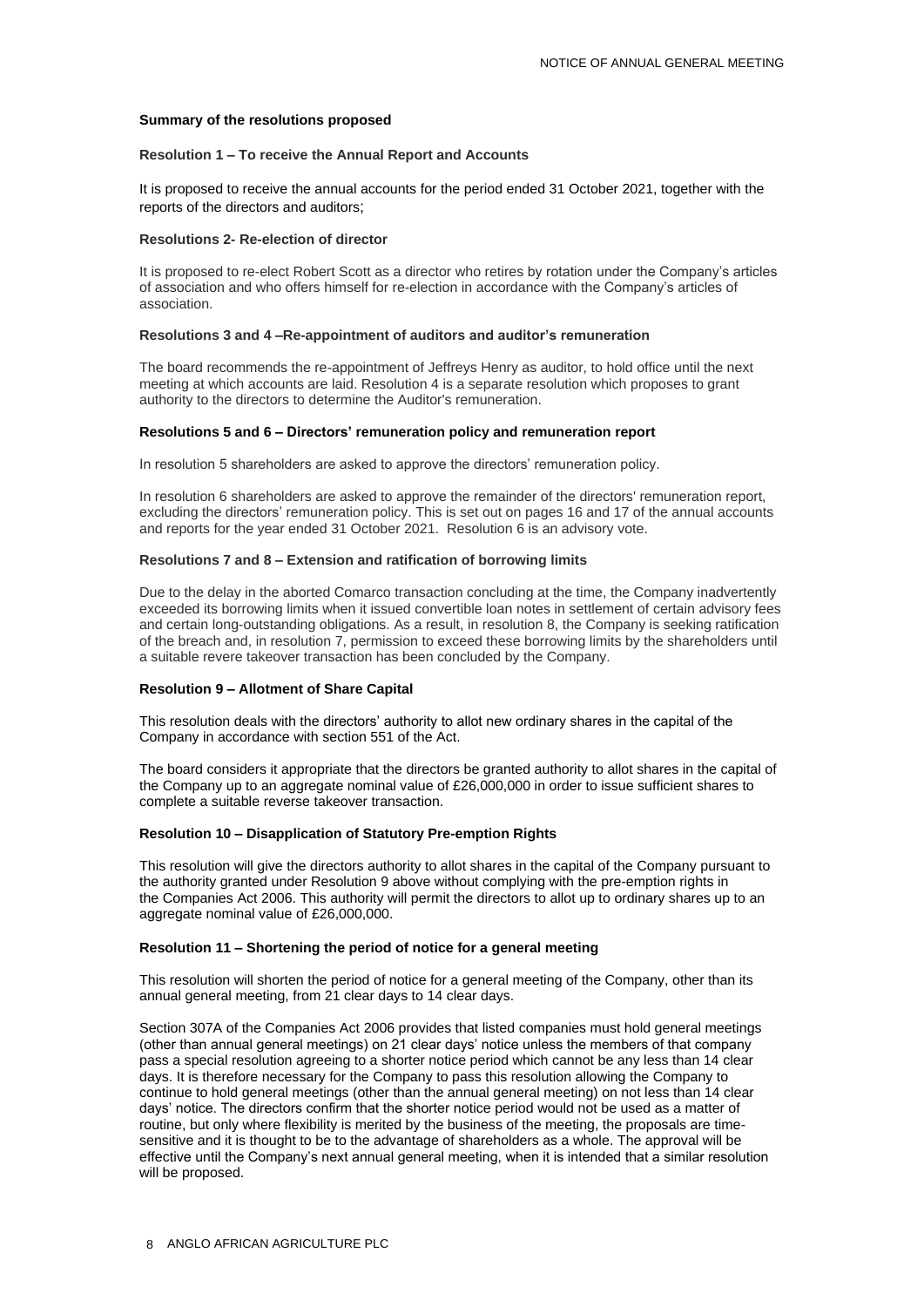#### **The Notice of Annual General Meeting to which this Proxy Form relates and the Report and Accounts are available on the Company's website at www.aaaplc.com NOTICE OF AVAILABILITY**

#### **NOTES TO THE FORM OF PROXY**

- 1 A member of the Company is entitled to attend, to speak and to vote at the meeting is entitled to appoint one or more proxies to attend and vote in his or her place, provided that each proxy is appointed to exercise righ attached to different share or shares held by him. A proxy need not be a member of the Company.
- In the case of joint holders, the vote of the senior who tenders a vote, whether in person or by proxy, will be accepted to the exclusion of the votes of any other joint holders. For these purposes, seniority shall be dete by the order in which the names stand in the register of members in respect of the joint holding.
- The completion and return of a Form of Proxy will not prevent a member from attending and voting in person at the meeting. In the case of a member which is a company, the Form of Proxy must be executed under its common seal or signed on its behalf by an officer of the company or an attorney for the company or contained in an Electronic Communication. Any power of attorney or any other authority under which the Form of Proxy is<br>sig
- To be valid, a completed Form of Proxy together with a power of attorney or other authority (if any) under which it is executed (or a notarially certified copy of any such power or authority), must be deposited at the offi
- Pursuant to Regulation 41(3) of the Uncertificated Securities Regulations 2006, only those shareholders registered in the Register of Members of the Company as at 6.00 p.m. on 27 April 2022, or in the event that the meeti
- 6 If you hold ordinary shares in CREST, you may appoint a proxy by completing and transmitting a CREST Proxy Instruction to the Company's Registrars, Neville Registrars Limited under CREST participant ID number 7RA11 so<br>th
- As an alternative to completing this hard copy Form of Proxy you can appoint a proxy or proxies electronically by registering the proxy with Neville Registrars Limited at www.sharegateway.co.uk using your personal proxy or address.

Please complete and return this Form of Proxy to the Registrar at the address shown overleaf. If you wish to use an envelope, please address it to 'FREEPOST NEVILLE'. If it is posted outside the United Kingdom, **please return it in an envelope using the address shown overleaf and pay the appropriate postage charge.**

## Anglo African Agriculture plc **FORM OF PROXY**

(Incorporated in England and Wales under the Companies Act 2006 with Registered Number 7913053)

| I/We | being (a) member(s) of the Company and enti <b>t</b> ed to vote at the Annual General Meeting, hereby appoint_ |  |
|------|----------------------------------------------------------------------------------------------------------------|--|
|------|----------------------------------------------------------------------------------------------------------------|--|

| (Please only complete if appointing someone other than the Chairman of the Meeting)                                                                                                                                                                                                                         |  |  |  |  |  |  |  |  |  |  |  |  |
|-------------------------------------------------------------------------------------------------------------------------------------------------------------------------------------------------------------------------------------------------------------------------------------------------------------|--|--|--|--|--|--|--|--|--|--|--|--|
|                                                                                                                                                                                                                                                                                                             |  |  |  |  |  |  |  |  |  |  |  |  |
| or failing him/her, the Chairman of the meeting as my/our proxy, to attend, speak and vote for me/us and on my/our behalf at the Annual General Meeting of the Company, to be held on 29 April 2022 at<br>Park House, 16-18 Finsbury Circus, London, EC2M 7EB at 10:00 a.m. and at any adjournment thereof. |  |  |  |  |  |  |  |  |  |  |  |  |

읍  $\mathbf{a}$ t.  $\overline{a}$ **Resolutions (\*Special Resolutions)**

|                                                                                 | nesolutions (*special Resolutions)                                                                                              | ξŘ | Š     | Ì |   |                                                                                                                                                                         | ã | AGAIN | <b>ENE</b> |
|---------------------------------------------------------------------------------|---------------------------------------------------------------------------------------------------------------------------------|----|-------|---|---|-------------------------------------------------------------------------------------------------------------------------------------------------------------------------|---|-------|------------|
|                                                                                 | To receive the annual accounts for the period ended 31 October<br>2021, together with the reports of the directors and auditors |    |       |   | 8 | To ratify the conduct of the board of directors in inadvertently<br>exceeding the borrowing limits set out in the Company's articles                                    |   |       |            |
|                                                                                 | To re-elect Robert Scott as a director                                                                                          |    |       |   | 9 | To authorise the directors to allot shares                                                                                                                              |   |       |            |
| 3                                                                               | To reappoint Jeffreys Henry LLP as auditors of the Company                                                                      |    |       |   |   | 10* To disapply pre-emption rights                                                                                                                                      |   |       |            |
|                                                                                 | To authorise the directors to determine the auditors'<br>remuneration                                                           |    |       |   |   | 11* To authorise the Company to hold general meetings on 14 clear<br>days' notice                                                                                       |   |       |            |
| 5                                                                               | To approve the directors' remuneration policy                                                                                   |    |       |   |   |                                                                                                                                                                         |   |       |            |
| 6                                                                               | To approve the directors' remuneration report                                                                                   |    |       |   |   |                                                                                                                                                                         |   |       |            |
|                                                                                 | To authorise the directors to exceed the borrowing limits set out<br>in the Company's Articles                                  |    |       |   |   | Your Personal Proxy Registration Code is: ABCD-123-EFG                                                                                                                  |   |       |            |
|                                                                                 |                                                                                                                                 |    |       |   |   | If you are planning to attend the Annual General Meeting, please tick the following box:                                                                                |   |       |            |
| Mark this box with an "X" if you are appointing more than one proxy:<br>Signed: |                                                                                                                                 |    |       |   |   | Leave blank to authorise your proxy to act in relation to your full entitlement or<br>enter the number of shares in relation to which your proxy is authorised to vote: |   |       |            |
|                                                                                 |                                                                                                                                 |    | Date: |   |   | $>123-0$<br>R<br>G                                                                                                                                                      | S | R     |            |